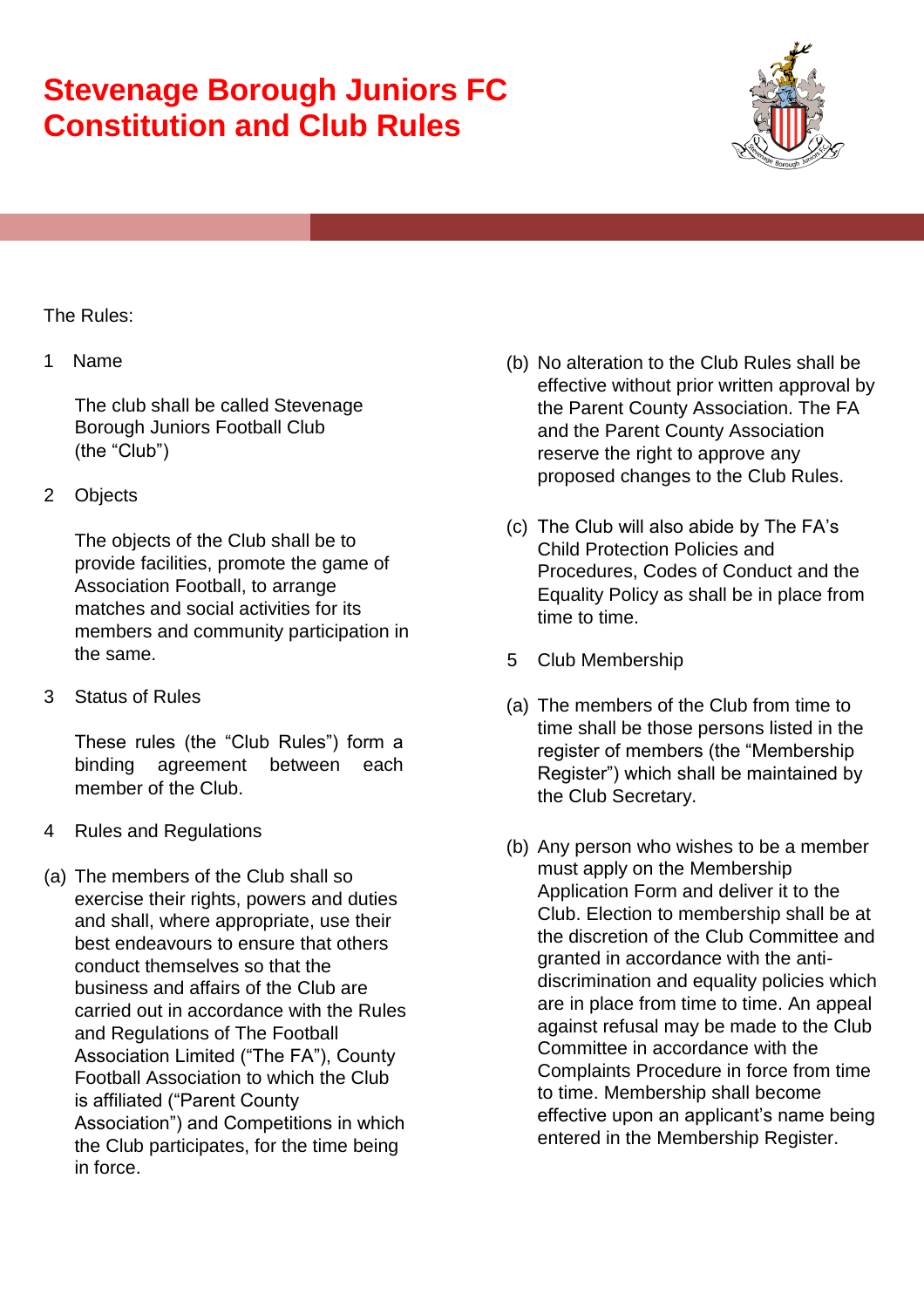

- (c) In the event of a member's resignation or expulsion, his or her name shall be removed from the Membership Register.
- (d) The FA and Parent County Association shall be given access to the Membership Register on demand.
- 6 Annual Membership Fee
- (a) An annual fee payable by each member shall be determined from time to time by the Club Committee and set at a level that will not pose a significant obstacle to community participation. Any fee shall be payable on a successful application for membership and annually by each member. Fees shall not be repayable.
- (b) The Club Committee shall have the authority to levy further subscriptions from the members as are reasonably necessary to fulfil the objects of the Club.
- 7 Resignation and Expulsion
- (a) A member shall cease to be a member of the Club if, and from the date on which, he/she gives notice to the Club Committee of his/her resignation. A member whose annual membership fee or further subscription is more than two (2) months in arrears shall be deemed to have resigned.
- (b) The Club Committee shall have the power to expel a member when, in its opinion, it would not be in the interests of the Club for them to remain a member. An appeal against such a decision may be made to the Club Committee in accordance with the Complaints Procedure in force from time to time.
- (c) A member who resigns or is expelled shall not be entitled to claim any, or a share of any, of the income and assets of the Club (the "Club Property).
- 8 Club Committee
- (a) The Club Committee shall consist of the following Club Officers: Chairperson, Vice Chairperson, Treasurer, Secretary and Minutes Secretary and up to five other members, elected at an Annual General Meeting.
- (b) Each Club Officer and Club Committee Member shall hold office from the date of appointment until the next Annual General Meeting ("AGM") unless otherwise resolved at an Extraordinary General Meeting ("EGM"). One person may hold no more than two positions of Club Officer at any time. The Club Committee shall be responsible for the management of all the affairs of the Club. Decisions of the Club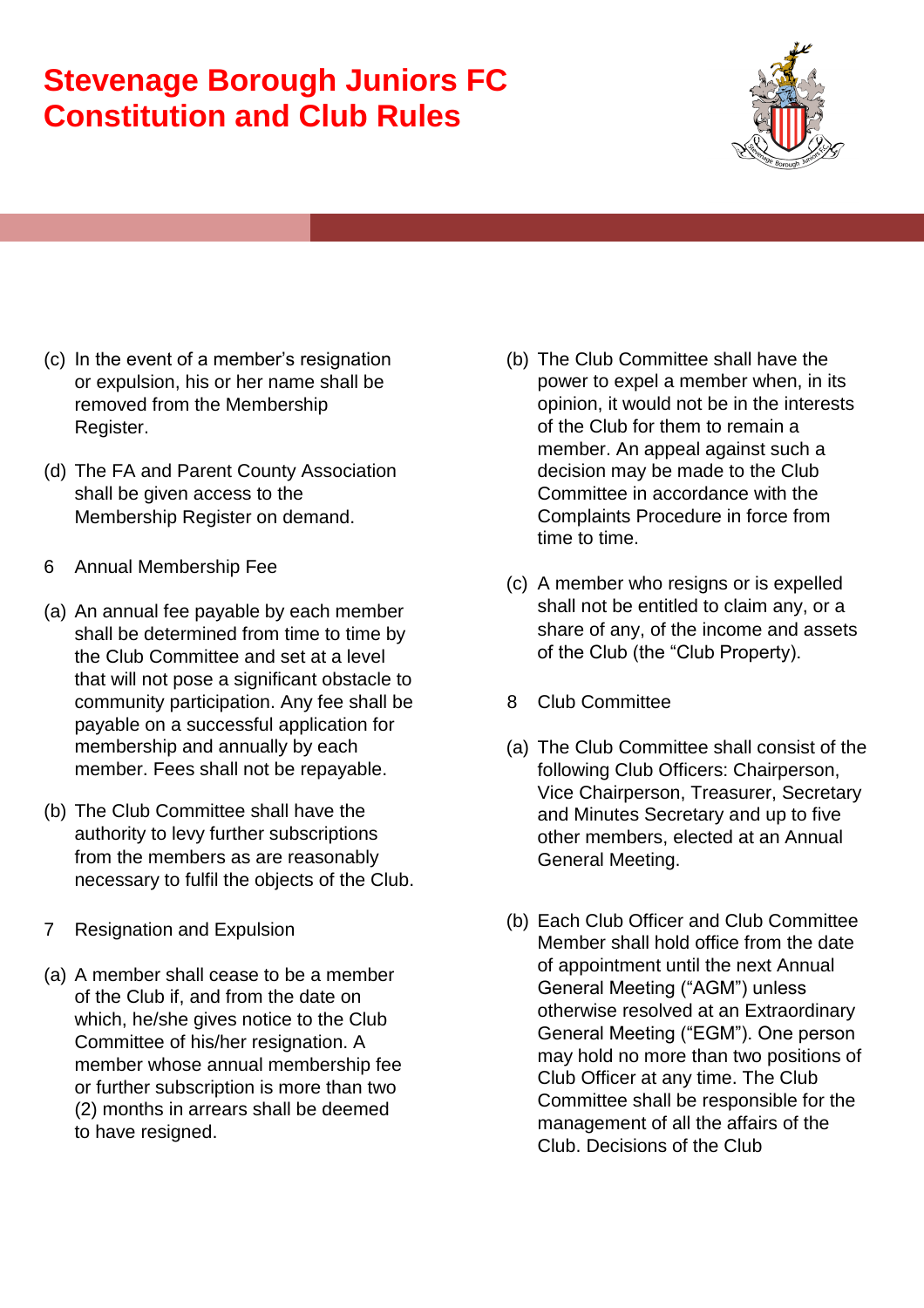

Committee shall be made by a simple majority of those attending the Club Committee meeting. The Chairperson of the Club Committee meeting shall have a casting vote in the event of a tie. Meetings of the Club Committee shall be chaired by the Chairman or in their absence a Vice Chairman. The quorum for the transaction of business of the Club Committee shall be three.

- (c) Decisions of the Club Committee of meetings shall be entered into the Minute Book of the Club to be maintained by the Club Secretary.
- (d) Any member of the Club Committee may call a meeting of the Club Committee by giving not less than seven days' notice to all members of the Club Committee. The Club Committee shall hold not less than four meetings a year.
- (e) An outgoing member of the Club Committee may be re-elected. Any vacancy on the Club Committee which arises between Annual General Meetings shall be filled by a member proposed by one and seconded by another of the remaining Club Committee members and approved by a simple majority of the remaining Club Committee members.
- (f) Save as provided for in the Rules and Regulations of The FA, the

Parent County Association and any applicable Competition; the Club Committee shall have the power to decide all questions and disputes arising in respect of any issue concerning the Club Rules.

- (g) The position of a Club Officer shall be vacated if such person is subject to a decision of The FA that such person be suspended from holding office or from taking part in any football activity relating to the administration or management of a football club.
- 9 Annual and Extraordinary General **Meetings**
- (a) An AGM shall be held in each year to:
	- (i) receive a report of the activities of the Club over the previous year
	- (ii) receive a report of the Club's finances over the previous year
	- (iii) elect the members of the Club Committee
	- (iv) consider any other business.
- (b) Nominations for election of members as Club Officers or as members of the Club Committee shall be made in writing by the proposer and seconder, both of whom must be existing members of the Club, to the Club Secretary not less than 21 days before the AGM.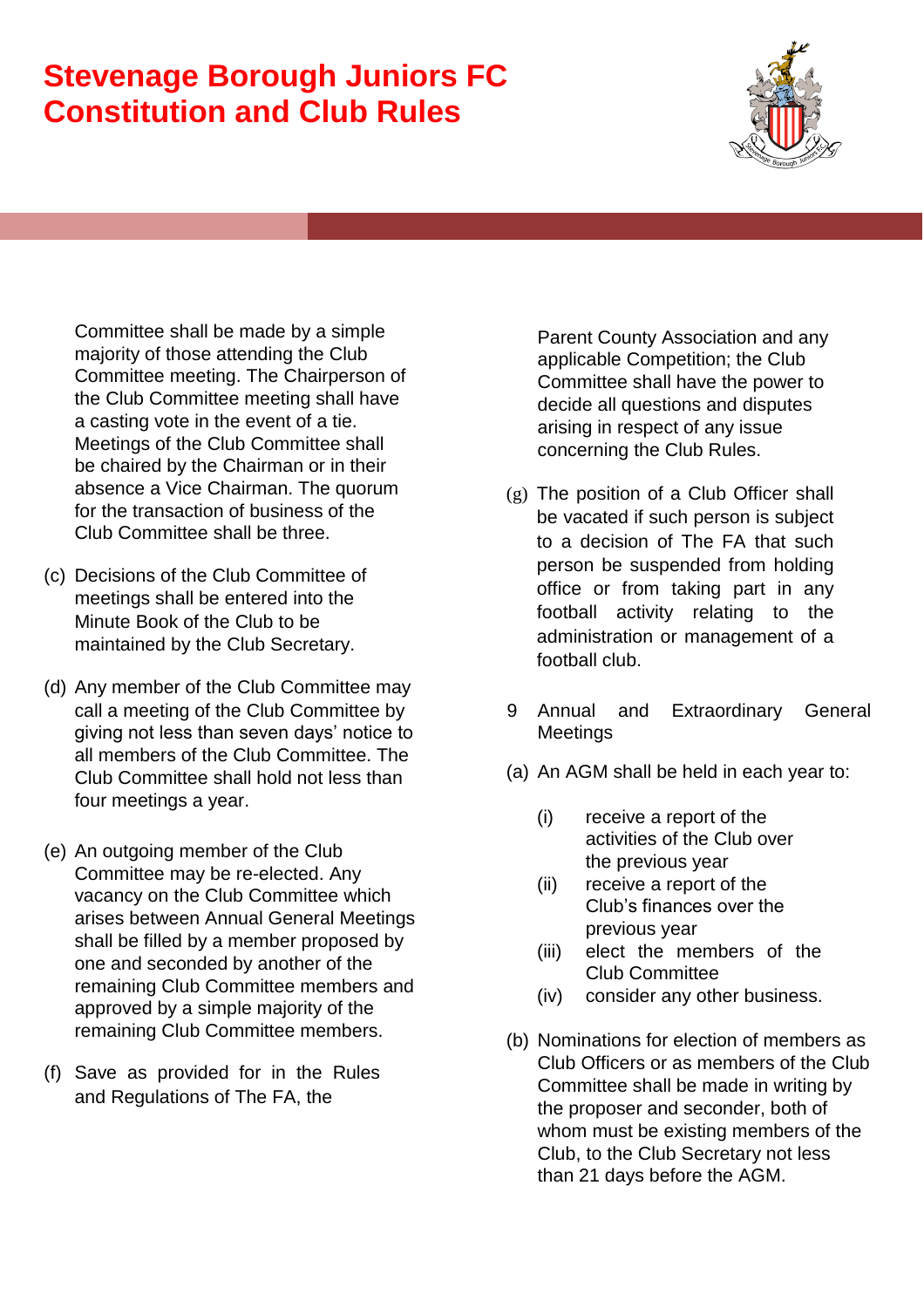

Notice of any resolution to be proposed at the AGM shall be given in writing to the Club Secretary not less than 21 days before the meeting.

- (c) An EGM may be called at any time by the Club Committee and shall be called within 21 days of the receipt by the Club Secretary of a requisition in writing, signed by not less than five members stating the purposes for which the Meeting is required and the resolutions proposed. Business at an EGM may be any business that may be transacted at an AGM.
- (d) The Secretary shall send to each member at their last known address written notice of the date of a General Meeting (whether an AGM or an EGM) together with the resolutions to be proposed at least 14 days before the meeting.
- (e) The quorum for a General Meeting shall be:
- (f) The Chairperson, or in their absence a member selected by the Club Committee, shall take the chair. Each member present shall have one vote and resolutions shall be passed by a simple majority. In the event of an equality of votes the Chairperson of the Meeting shall have a casting vote.
- (g) The Club Secretary, or in their absence a member of the Club Committee, shall enter Minutes of General Meetings into the Minute Book of the Club.
- 10 Club Teams
- At its first meeting following each AGM the Club Committee shall appoint a Club member to be responsible for each of the Club's football teams. The appointed members shall be responsible for managing the affairs of the team. The appointed members shall present to the Club Committee at its last meeting prior to an AGM a written report of the activities of the team.
- 11 Club Finances
- (a) A bank account shall be opened and maintained in the name of the Club (the "Club Account"). Designated account signatories shall be the Club Chairperson, the Club Secretary and the Treasurer. No sum shall be drawn from the Club Account except by cheque signed by two of the three designated signatories. All monies payable to the Club shall be received by the Treasurer and deposited in the Club Account.
- (b) The Club Property shall be applied only in furtherance of the objects of the Club. The distribution of profits or proceeds arising from the sale of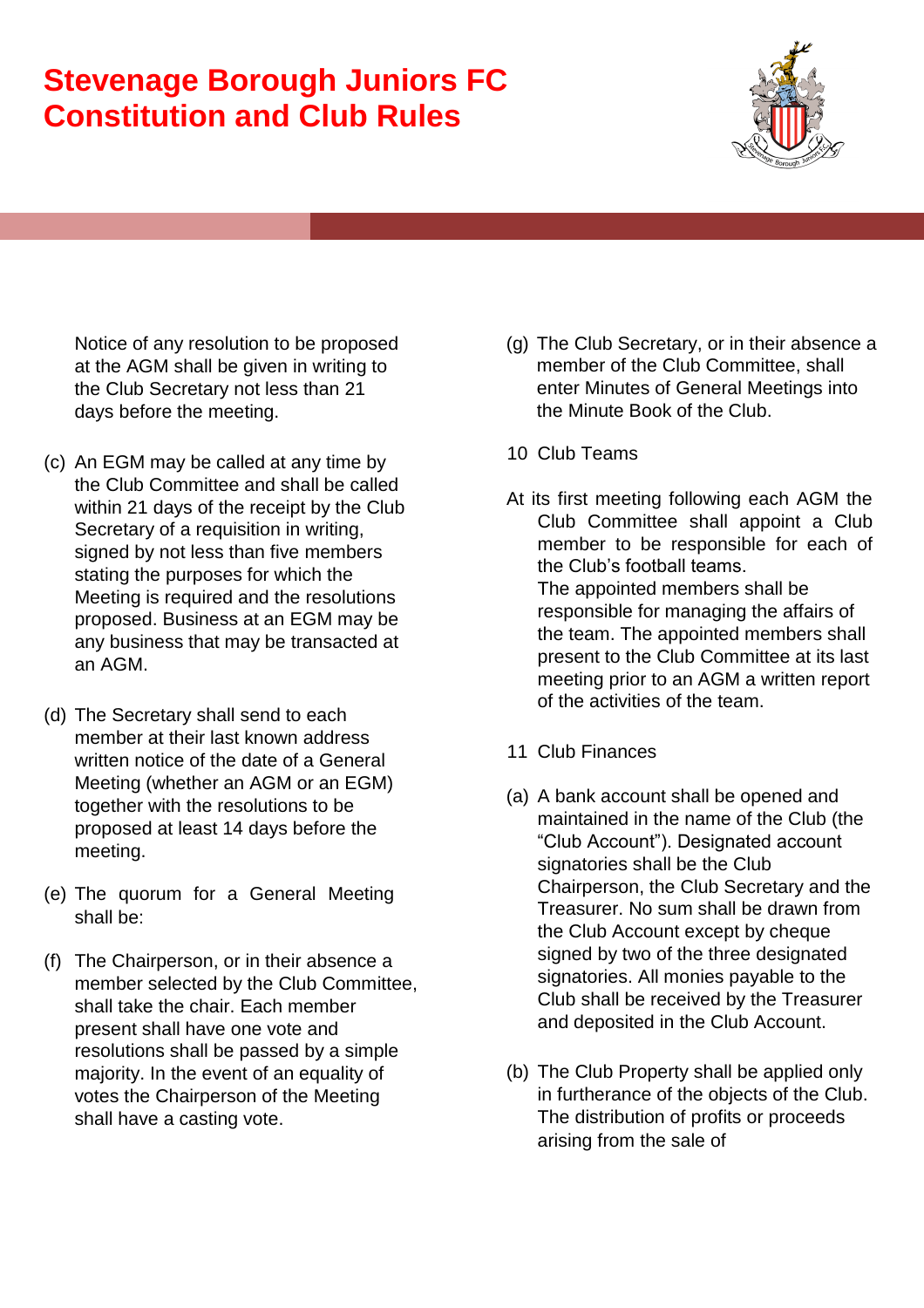

Club Property to members is prohibited.

- (c) The Club Committee shall have the power to authorise the payment of remuneration and expenses to any member of the Club (although a Club shall not remunerate a member for playing) and to any other person or persons for services rendered to the Club.
- (d) The Club may provide sporting and related social facilities, sporting equipment, coaching, courses, insurance cover, medical treatment, away match expenses, post match refreshments and other ordinary benefits of Community Amateur Sports Clubs as provided for in the Finance Act 2002.
- (e) The Club may also in connection with the sports purposes of the Club:
	- (i) sell and supply food, drink and related sports clothing and equipment
	- (ii) employ members (although not for playing) and remunerate them for providing goods and services, on fair terms set by the Club Committee without the person concerned being present
	- (iii) pay for reasonable hospitality for visiting teams and guests
- (iv) indemnify the Club Committee and members acting properly in the course of the running of the Club against any liability incurred in the proper running of the Club (but only to the extent of its assets).
- (f) The Club shall keep accounting records for recording the fact and nature of all payments and receipts so as to disclose, with reasonable accuracy, at any time, the financial position, including the assets and liabilities of the Club. The Club must retain its accounting records for a minimum of six years.
- (g) The Club shall prepare an annual "Financial Statement", in such format as shall be available from The FA from time to time. The Financial Statement shall be verified by an independent, appropriately qualified accountant and shall be approved by members at General Meeting. A copy of any Financial Statement shall, on demand, be forwarded to The FA.
- (h) The Club Property, other than the Club Account, shall be vested in not less than two and no more than four custodians, one of whom shall be the Treasurer ("the Custodians"), who shall deal with the Club Property as directed by decisions of the Club Committee and entry in the